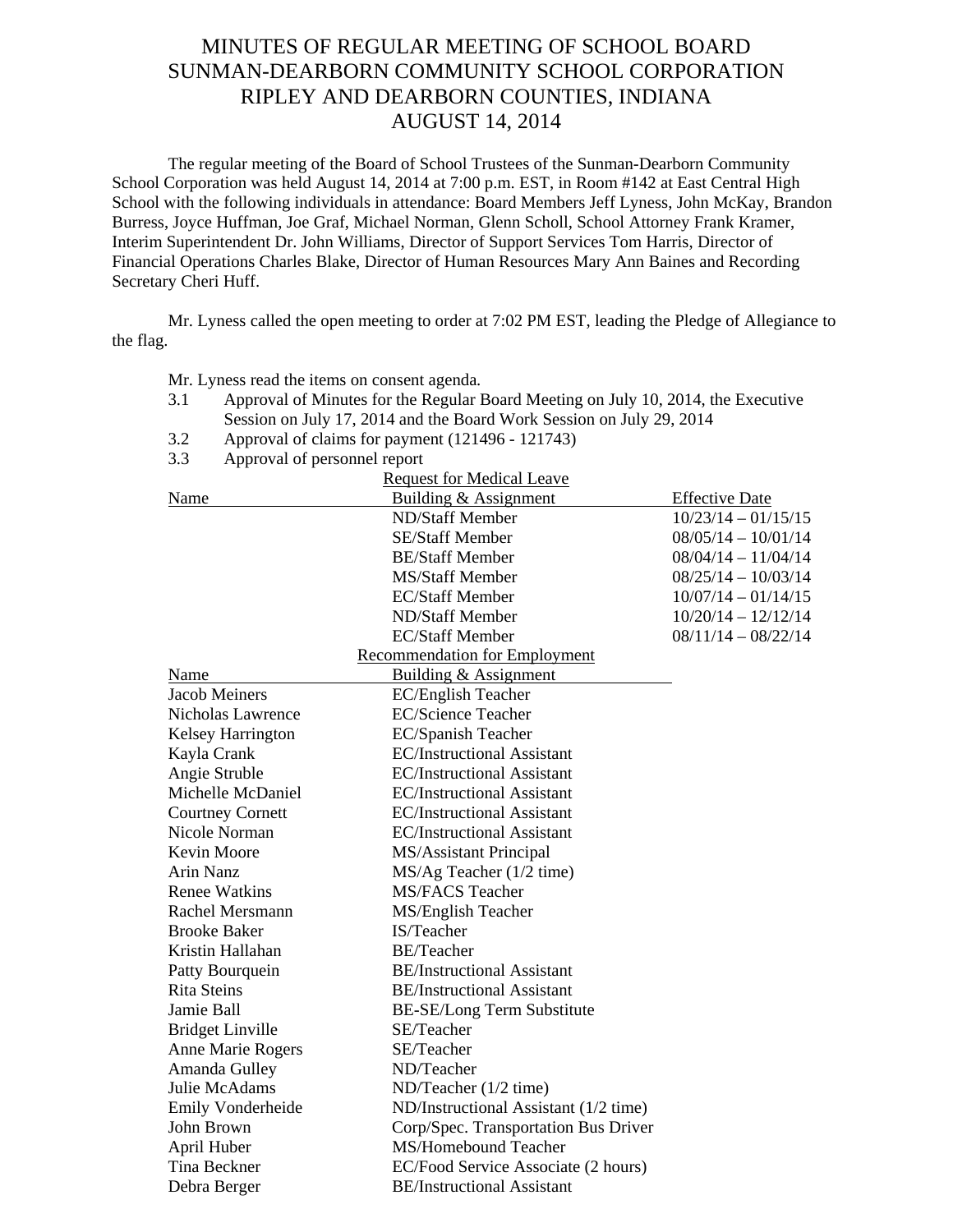| Luree Ketcham           | <b>MS/Instructional Assistant</b>        |                       |
|-------------------------|------------------------------------------|-----------------------|
| Ragena Riehle           | <b>MS/Instructional Assistant</b>        |                       |
| Melissa Klei            | <b>MS/Instructional Assistant</b>        |                       |
| Cindy Andres            | <b>Bus Assistant</b>                     |                       |
| <b>Ashley Walters</b>   | IS/Long Term Substitute                  |                       |
| <b>Kevin Cook</b>       | IS/Guidance Counselor                    |                       |
| <b>Kelly Meadows</b>    | <b>SE/Instructional Assistant</b>        |                       |
| Amberlee Honeycutt      | SE/Instructional Assistant               |                       |
| Amanda Ruehlmann        | <b>SE/Instructional Assistant</b>        |                       |
| Laurie Patton           | <b>SE/Instructional Assistant</b>        |                       |
| <b>Brittany Crabill</b> | <b>SE/Library Supervisor</b>             |                       |
| <b>Christine Bosse</b>  | <b>IS/Instructional Assistant</b>        |                       |
| Jami Brandenburg        | <b>BE/Instructional Assistant</b>        |                       |
| Renee Caldwell          | <b>BE/Instructional Assistant</b>        |                       |
| Lindsey Gramman         | <b>BE/Instructional Assistant</b>        |                       |
|                         | <b>Accept Letters of Resignation</b>     |                       |
| Name                    | <b>Building &amp; Assignment</b>         | <b>Effective Date</b> |
| Sam Melton              | EC/Science                               | 7/22/2014             |
| Amanda Miller           | <b>EC/Instructional Assistant</b>        | 8/01/2014             |
| Lauren Reade            | <b>EC/Instructional Assistant</b>        | 7/30/2014             |
| Kevin Moore             | IS/Teacher                               | 7/21/2014             |
| <b>Brooke Baker</b>     | IS/Long Term Substitute                  | 8/04/2014             |
| <b>Andrew Craddock</b>  | ND/Teacher (1/2 time)                    | 7/31/2014             |
| Desirae McCusker        | <b>BE/Instructional Assistant</b>        | 7/22/2014             |
| Donald Paquette         | <b>BE/Instructional Assistant</b>        | 7/22/2014             |
| Anne Marie Rogers       | <b>SE/Library Supervisor</b>             | 8/04/2014             |
| <b>Bridget Linville</b> | <b>SE/Instructional Assistant</b>        | 8/04/2014             |
| Lisa Ludwig             | <b>SE/Instructional Assistant</b>        | 7/23/2014             |
| Michelle McCauley       | SE/Instructional Assistant               | 7/21/2014             |
| Amy Solly               | Corp/Software Specialist                 | 8/13/2014             |
| Lynn Loichinger         | <b>EC/Food Service Associate</b>         | 7/10/2014             |
| <b>Brittany Crabill</b> | <b>SE/Instructional Assistant</b>        | 8/01/2014             |
| Sara Callaway           | EC/Custodian                             | 8/29/2014             |
|                         | <b>Recommendation for Termination</b>    |                       |
| <b>Name</b>             | Building & Assignment                    | <b>Effective Date</b> |
| <b>Anne Kaiholz</b>     | <b>BE/Food &amp; Nutrition Associate</b> | 8/06/2014             |
|                         | <b>Accept Letters of Retirement</b>      |                       |
| <b>Name</b>             | Building & Assignment                    | <b>Effective Date</b> |
| Sally Taylor            | IS/Guidance Counselor                    | 8/01/2014             |
|                         | Recommendation for PT to FT              |                       |
| Name                    | <b>Building &amp; Assignment</b>         | <b>Effective Date</b> |
| Doug Dawley             | MS/Science Teacher                       | 08/04/2014            |
| <b>Cristin Dietz</b>    | ND/Teacher                               | 08/04/2014            |
| Pamela Holman           | ND/Instructional Assistant               | 08/06/2014            |
|                         | <b>Recommendation for Transfer</b>       |                       |
| Name                    | Building & Assignment                    | <b>Effective Date</b> |
| Patty Hons              | ND/Guidance Counselor 3 days to 2 days   | 08/04/2014            |
| Amanda Stenger          | ND/Guidance Counselor 2 days to 3 days   | 08/04/2014            |
| Mary Olsen              | MS to EC Instructional Assistant         | 08/06/2014            |
| Kelly Brown             | IS to EC Instructional Assistant         | 08/06/2014            |
| <b>Christy Roy</b>      | <b>BE</b> to SE Teacher                  | 08/04/2014            |
| Daniel Wheat            | SE to IS Teacher                         | 08/04/2014            |
| <b>Chelsey Dudley</b>   | SE to IS Teacher                         | 08/04/2014            |
|                         | <b>Recommendation for Re-assignment</b>  |                       |
| <b>Name</b>             | Building & Assignment                    | <b>Effective Date</b> |
| Melanie Gutzwiller      | AV Specialist to Software Specialist     | 08/11/2014            |
|                         |                                          |                       |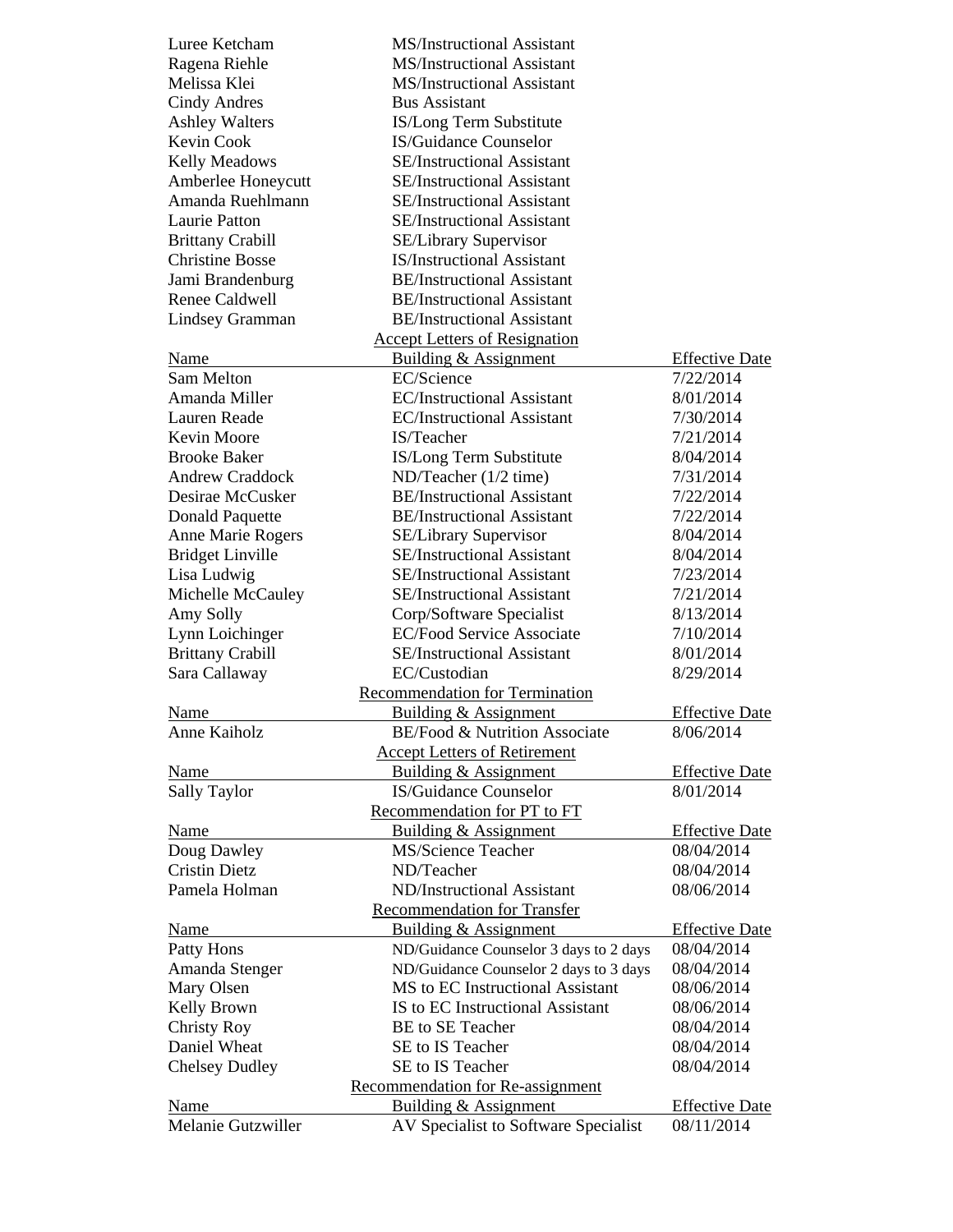- 3.4 Approval of overnight field trips
	- Brenda Osman taking 3 FCCLA State Officers to the FCCLA State Officer Training and Meeting in Indianapolis, IN; leaving on September 12, 2014 and returning on September 13, 2014.
	- Brenda Osman taking 3 FCCLA members to the FCCLA Fall Rally at Purdue University; leaving on September 28, 2014 and returning on September 30, 2014.
- 3.5 Approval of ECA Assignments

Mr. Lyness asked if the Board would like any items broken out individually.

Dr. Williams recommended that the Board approve with one motion and one vote, consent agenda items 3.1 through and including 3.5 as presented.

Mr. Graf made a motion, seconded by Mrs. Huffman, to approve consent agenda items 3.1 through 3.5 as recommended. Mr. Norman abstained from the vote. The motion carried by voice vote 6- 0 with Mr. Norman abstaining.

Mr. Lyness moved to Action Items.

Dr. Williams asked Mr. Goessling to present information on a donation from the Bright ES PTO. Mr. Goessling introduced Mike Anthony and Robyn Stuhan from the PTO and shared that they would like to donate a shade shelter to the back playground area at Bright Elementary. Mr. Anthony stated that the shelter will not only provide shade to students while on recess, but also will be used by teachers for outdoor class time. He added that there will be picnic tables as well.

 Dr. Williams stated that the second donation is \$200 for Sunman Elementary to use for the school's technology fund to purchase document cameras for classrooms. It was donated by David and Sherry Brechbiel of Monticello, IN in memory of the late Larry Bell, father of Sunman Elementary Principal Cindy Morton.

Dr. Williams recommended that the Board approve to accept both donations as presented.

Mr. Scholl made a motion, seconded by Mr. Norman, to approve the acceptance of both donations. Mr. Lyness stated that Mr. Harris needs to oversee the construction of the shelter. The motion carried by voice vote.

Mr. Blake read Exhibit A, Resolution Approving Refunding, and recommended that the Board approve the resolution approving the refunding of the Intermediate School Bond Issue and hiring the professionals.

Mr. Scholl made a motion, seconded by Mr. Burress, to approve the resolution approving the refunding. The motion carried by voice vote.

Mr. Blake introduced Damian Maggos from George K. Baum & Co. to present information on the refunding.

Mr. Blake recommended that the Board approve the hiring of the AME Group to fill the position as Technology Director for the period of one year beginning September 1, 2014. He added that they will provide one full time staff member 40 hours/week and that the contract includes a 30 day written cancellation clause.

Mr. Scholl asked about overtime and Mr. Blake stated that he has some money built in to cover it. Mr. Lyness asked about existing staff. Mr. Blake answered that our existing staff will stay in place. Mr. Scholl asked where AME was based. The representative present from AME stated that they are originally based in Vincennes but they have grown so much they have locations all over.

Mr. Scholl made a motion, seconded by Mr. Norman, to approve the hiring of the AME Group. Mr. Lyness stated that he was glad to see this is finally in front of the Board. The motion carried by voice vote.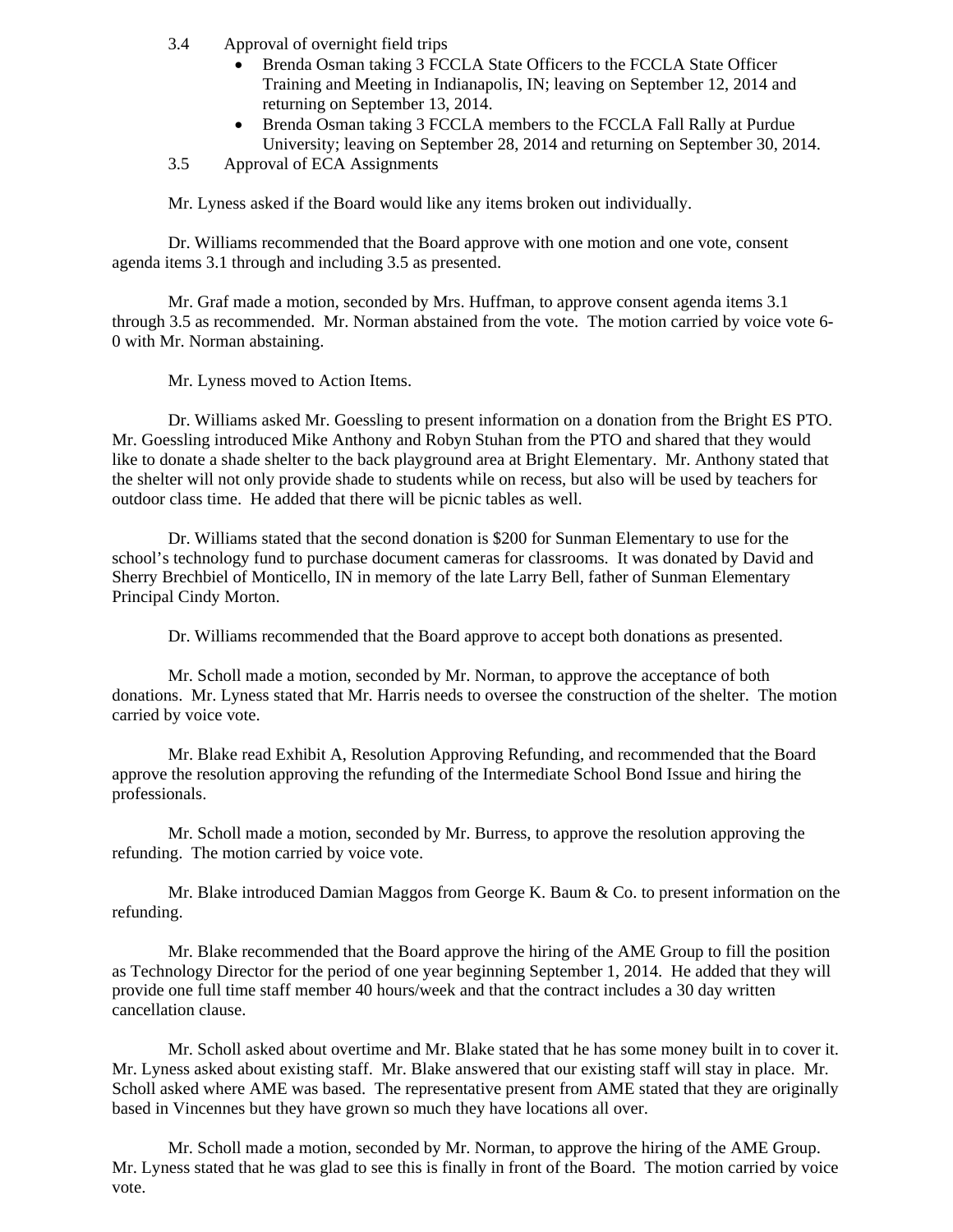Dr. Williams recommended that the Board approve the signing of the insurance covenant included in their Board Packet.

Mr. Burress made a motion, seconded by Mr. Graf, to approve the signing of the insurance covenant. The motion carried 6-1 with Mr. McKay opposing.

Mr. Blake presented the 2015 Budget to the Board noting that this will be the last year that the Budget will be advertised in the newspaper. In the future it will be online only. Mr. Blake recommended that the Board approve to advertise the 2015 Budget as presented.

Mr. Scholl asked Mr. Blake to remind everyone why we advertise high.

Mr. Norman made a motion, seconded by Mr. Graf, to approve the advertisement of the 2015 Budget. The motion carried by voice vote.

Mr. Blake reviewed the financial report for July 2014 stating that enrollment is way down.

Mr. Lyness recognized Mrs. Baines.

 Mrs. Baines stated that she is going to pull policy 8510 on wellness from the December 2013 updates. It will be revised and a first reading will be completed at the September Board meeting. She did the second review of the December 2013 updates, excluding policy 8510 and recommended that the Board approve the updates.

 Mr. Norman made a motion, seconded by Mr. Scholl, to approve the December 2013 updates as presented. The motion carried by voice vote.

 Mrs. Baines did the second reading of the revision to Board Policy 7510 and recommended that the Board approve the revision.

 Mrs. Huffman made a motion, seconded by Mr. Norman, to approve the revision to Board Policy 7510. The motion carried by voice vote.

Mr. Lyness asked for public comments and read the rules for public participation.

 David Pallada, 28325 North Dearborn Crossing in St. Leon, along with most of his band members thanked the Board Members for approving the revision to Board Policy 7510.

Dr. Williams thanked the band for their hard work.

 Mr. Lyness asked for comments from the S-DEA. Dr. Williams introduced Brenda Osman as the new Union President. Brenda Osman welcomed all new teachers and staff to Sunman-Dearborn.

Mr. Lyness recognized the building Principals.

Mr. Shipley reported on East Central, Lisa Baudendistel reported on the Middle School, and Mrs. Morton reported for the Elementary Schools and the Intermediate School.

Mr. Lyness recognized Dr. Williams.

Dr. Williams mentioned the ISBA annual fall conference coming up in September. He distributed a handout with enrollment numbers stating that changes are going to have to be made. He suggested a Board Work Session to discuss declining enrollment and possible alternatives. He stated that difficult decisions are going to have to be made.

Mr. Lyness asked the Board members to comment on any items of interest.